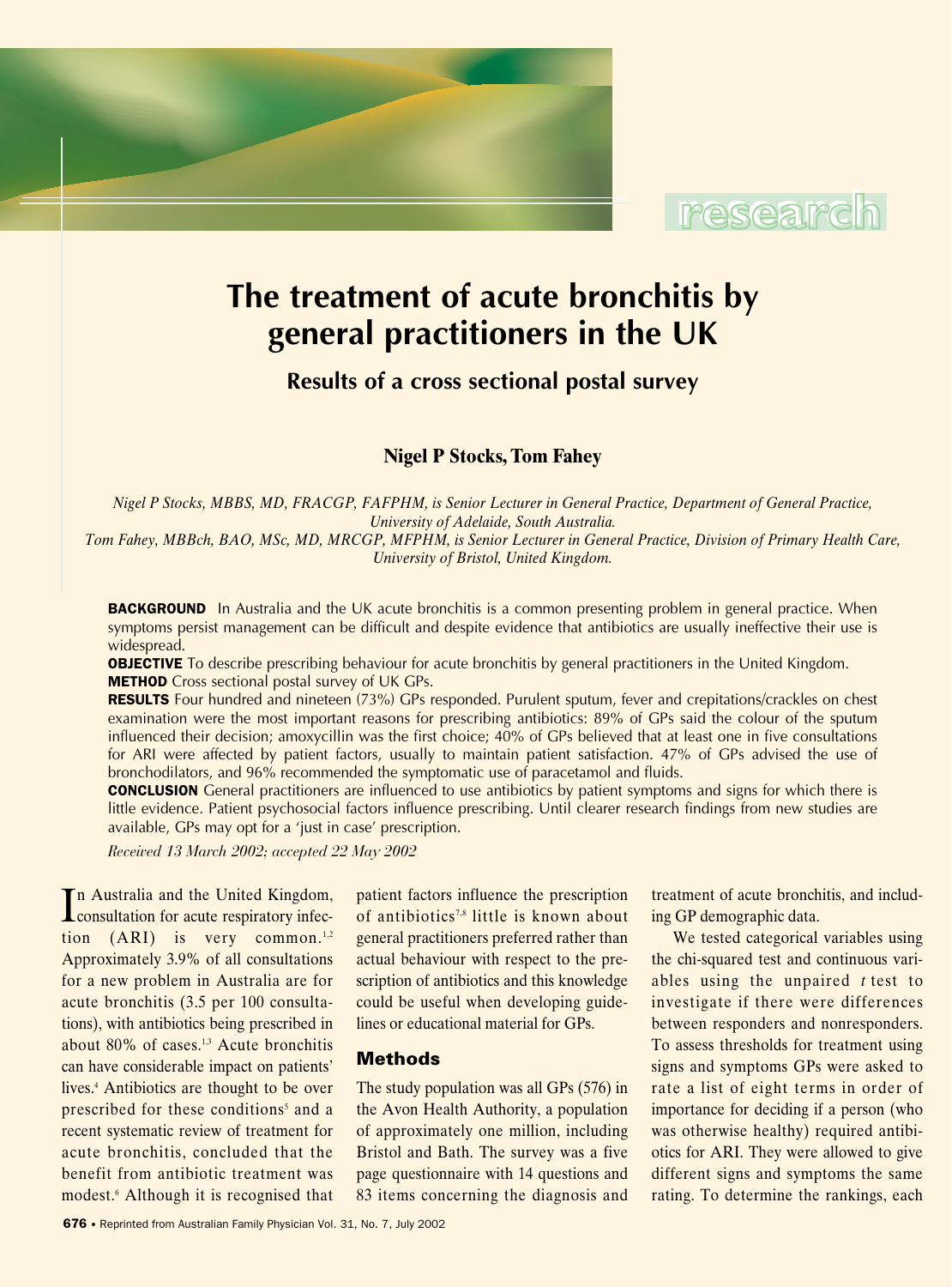## Table 1. Demographic and practice characteristics of responders and nonresponders to a postal questionnaire about the diagnosis and treatment of acute bronchitis

| <b>GP</b> characteristic           | <b>Responders</b><br>$n = 419$ | <b>Nonresponders</b><br>$n = 157$ |
|------------------------------------|--------------------------------|-----------------------------------|
| Age (average)                      | 44.1 years                     | 46.8 years                        |
| Male                               | 252 (60%)                      | 104 (66%)                         |
| Years in general practice          | 13.6                           | 11.4                              |
| Full time                          | 361 (86%)                      | 134 (86%)                         |
| Practice size (number of partners) | 4.9                            | 4.5                               |
| Is a senior partner                | 92 (22%)                       | 42 (27%)                          |
| Belongs to a teaching practice     | 182 (43%)                      | 67 (43%)                          |
| Belongs to a training practice     | 140 (33%)                      | 38 (24%)                          |
| Has MRCGP                          | 268 (64%)                      | 80 (51%)                          |

## Table 2. The importance of symptoms and signs for deciding if a person (who is otherwise healthy) requires antibiotics for a respiratory tract infection

| Sign or symptom*                                                       | Ranking   |
|------------------------------------------------------------------------|-----------|
| Crepitations or crackles (but no sign of consolidation) on examination | 1st       |
| Presence of fever                                                      | equal 2nd |
| Sputum type (eg. purulent/non/purulent)                                | equal 2nd |
| Rhonchi on examination                                                 | 4th       |
| Feeling unwell/time off work                                           | equal 5th |
| Character of cough                                                     | equal 5th |
| Smoking status of patient                                              | 7th       |
| Duration of cough                                                      | 8th       |

\* other was another choice but few GPs used this option

## Table 3. Reasons for prescribing an antibiotic if patient pressure was thought to influence the decision to prescribe

| <b>Reason</b>                          | <b>Yes</b>      | <b>No</b>       |
|----------------------------------------|-----------------|-----------------|
|                                        | (n% of all GPs) | (n% of all GPs) |
| Keep the patient happy                 | 192 (46%)       | 88 (21%)        |
| Maintain a good relationship with them | 268 (64%)       | 60 (14%)        |
| Stop them returning to see another GP  | 159 (38%)       | 114 (27%)       |
| Prevent them from attending again      | 164 (39%)       | 123 (29%)       |
| Because their usual GP prescribes them | 145 (35%)       | 128 (31%)       |
| To end the consultation                | 133 (32%)       | 135 (32%)       |
|                                        |                 |                 |

rating was assigned a value that took into account how many symptoms or signs were rated by each GP and whether different signs and symptoms were given the same rating (using the proc rank procedure in SAS). For the remaining questions we measured and compared proportions. We also analysed the data by the GPs' age and whether they belonged to a teaching practice.

# **Results**

Four hundred and nineteen GPs returned the questionnaire. Their demographic and practice characteristics were compared with nonresponders (*Table 1*). Nonresponders were less likely to have the MRCGP  $(p<0.01)$ , belong to a teaching  $(p=0.001)$ or training practice  $(p<0.01)$  and were more likely to be older  $(p<0.001)$ . In a regression model using these characteristics, independent associations for nonresponse were: not being part of a teaching practice OR=2.01 (1.38–3.13); and increasing age OR=1.04 (1.01–1.07).

General practitioners were asked to rate a list of symptoms in order of importance for deciding if a patient required antibiotics for a ARI (*Table 2*). Many (89%) said sputum colour affected their decision to treat.

We asked how often GPs felt that patient pressure influenced their decision to prescribe antibiotics in consultations for respiratory infection: 6% thought it occurred for 1 in 3; 33% for 1 in 5; and 48% for 1 in 10. Less than 2% thought they were never influenced by patient expectation. To determine why they prescribed, GPs were given a choice of several possible reasons from which to choose (*Table 3*). About half (204, 49%) answered all the questions: no response was given by seven (2%). Most responded yes to one or both of the reasons centred on patient satisfaction with only 36 saying no to both reasons; and 50 not responding. Of these 86 GPs, 60 (70%) sometimes prescribed to stop reattendance either to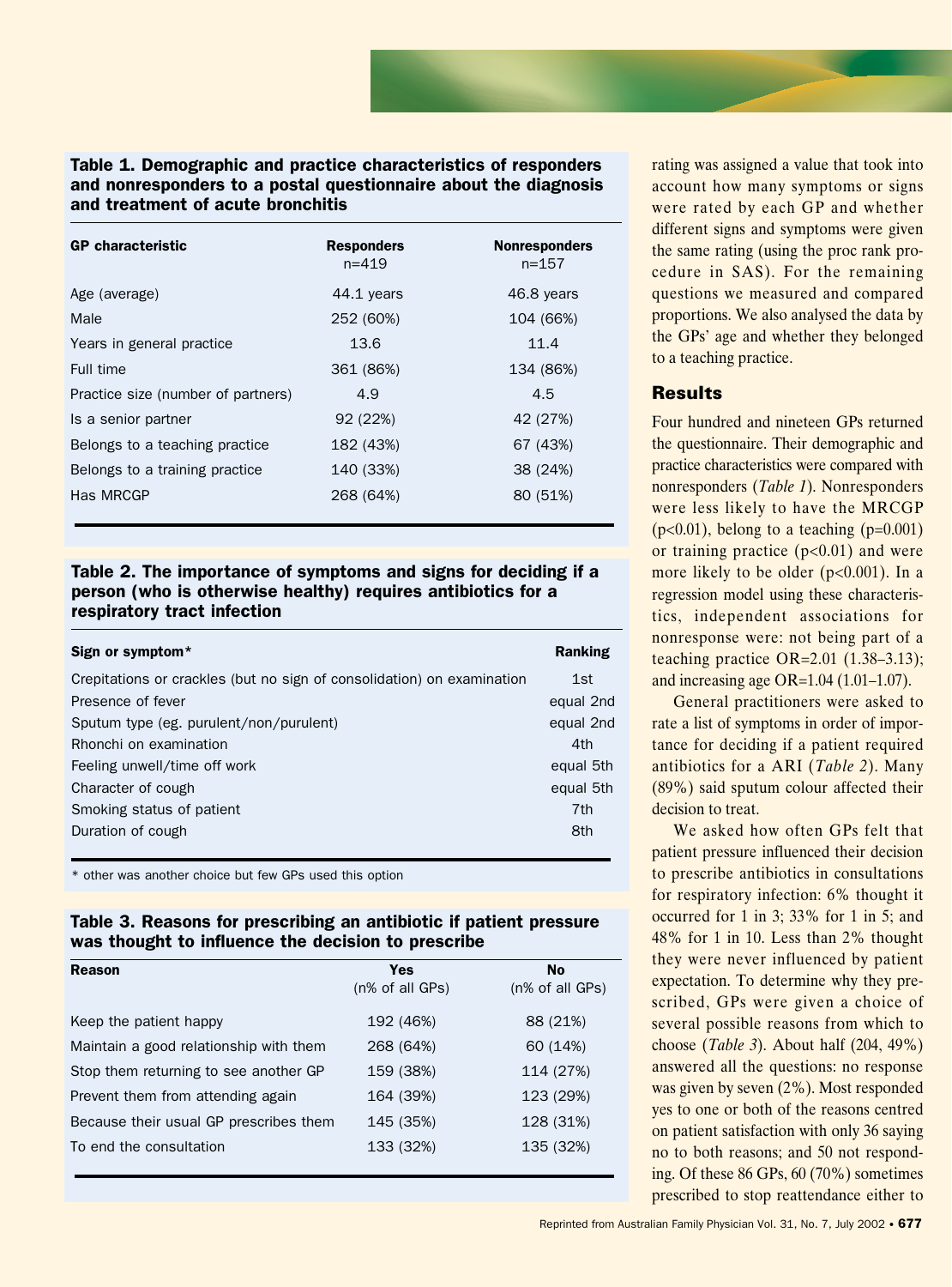themselves or another doctor, eight (9%) because the patients' usual GP did so or to end the consultation and the remaining 18 responded with comments such as:

- 'because I can't get across that antibiotics won't work despite careful explanation'
- 'in case I am wrong'
- 'prevent out of hours visits' and
- 'if it is a Friday of a bank holiday weekend'.

When asked what other treatments they might advise for the treatment of acute bronchitis 47% would use bronchodilators, 38% over-the-counter medications (eg. cough mixtures), 23% would give a prescription for a cough suppressant or expectorant and 96% would advise the symptomatic use of paracetamol and fluids.

General practitioners were asked to rank their choices of antibiotics (for smokers and nonsmokers) 1–7 in order of preference (*Table 4*).

There were no differences by logistic regression analysis in these results between GPs by age or being in a teaching practice.

# **Discussion**

While surveys of how GPs treat acute bronchitis have recently been reported from America<sup>9</sup> and from Europe<sup>10</sup> no equivalent survey has been undertaken in the UK or Australia. Furthermore these studies explored treatment choices not thresholds or reasons for treatment.

General practitioners place most importance on three specific clinical symptoms and signs: purulent sputum, fever and crepitations/crackles on chest examination when deciding when to treat ARI with antibiotics. This is consistent with the recorded behaviour of GPs in a study of acute lower respiratory tract infections  $(LRTI).<sup>11</sup>$  However, although an association between the presence of focal chest signs and radiographic pneumonia has been reported $12$  the prognostic significance of sputum and chest signs has

Table 4. Choice of antibiotic for a patient with acute bronchitis who has no significant past medical history and no known allergies

|                |                 | Number (%) of GPs choosing this rank |                 |                       |  |
|----------------|-----------------|--------------------------------------|-----------------|-----------------------|--|
| Antibiotic     |                 | For a nonsmoking patient             |                 | For a smoking patient |  |
| Amoxycillin    | 1st             | 405 (96.7%)                          | 1st             | 354 (84.5%)           |  |
| Erythromycin   | 2 <sub>nd</sub> | 271 (64.7%)                          | 2 <sub>nd</sub> | 221 (52.7%)           |  |
| Co-amoxiclav   | 3rd             | 134 (32.0%)                          | 3rd             | 115 (27.4%)           |  |
| Cephlosporin   | 4th             | 81 (19.6%)                           | equal 4th       | 83 (19.8%)            |  |
| Clarithromycin | 5th             | 87(20.8%)                            | equal 4th       | 83 (19.8%)            |  |
| Doxycycline    | 6th             | 78 (18.6%)                           | 6th             | 69 (16.5%)            |  |
| Trimethoprim   | 7th             | 137(32.7%)                           | 7th             | 123 (29.4%)           |  |

been questioned.<sup>13,14</sup> Fever may be an important sign, but probably only in association with other factors such as age, respiratory rate, pulse and comorbidity.15

That most GPs report that sputum colour influences their decision to prescribe antibiotics is consistent with past research.16 However, there is no evidence that the appearance of sputum is related to bacterial colonisation or the efficacy of antibiotics.17 By contrast signs that may indicate a need for antibiotics (frequent cough and feeling ill),<sup>18</sup> were not highly rated by most GPs.

Patient factors are clearly important in the decision to prescribe antibiotics. Similar data were obtained from a study of LRTI in which GPs were uncertain of the value of their own antibiotic prescription in  $36\%$  of patients.<sup>11</sup> The influence of patient expectations has been shown to affect the prescribing behaviour of GPs for both upper $19$  and lower<sup>8</sup> ARI. These expectations may be driven by the patient view that they have an 'infection' and therefore require antibiotics.<sup>8</sup> When added to the evidence that patient expectations also affect reconsultation rates, $20,21$ it is clear how a self sustaining cycle of illness behaviour can be established if antibiotics are prescribed.

Many GPs believe prescribing an antibiotic assists maintenance of a good relationship with their patient. However, patient satisfaction is not always increased when an antibiotic is prescribed, $2$  depends more on doctor-patient communication than on antibiotic treatment and it may be that the GPs opinion about patient expectation is the strongest determinant for prescribing.<sup>23,24</sup>

When GPs do prescribe an antibiotic it is usually amoxycillin. This is consistent with data from Australia,<sup>3</sup> UK<sup>11</sup> and US.<sup>9</sup> But German GPs favour tetracycline, Italian cephalosporins and Spanish macrolides.<sup>10</sup> These differences could be due to differences in training, local advertising or patient preferences.

What are the alternatives to antibiotics? Most GPs suggest fluids and paracetamol and many also use bronchodilators, although their use has recently been questioned. Ruling out a serious cause for symptoms may be all that patients want.<sup>25</sup> Furthermore simple strategies such as delayed prescribing and patient information leaflets decrease antibiotic use and reconsultation.20,26 But if it is unclear what the benefits of treatment are, patients may be justified in having unrealistic expectations and GPs forgiven for over prescribing antibiotics.

There are several limitations of the study. Postal questionnaires may be subject to bias. But there was a high response rate and, moreover, although comparison of responders with nonresponders indicated that older GPs and those not in a teaching practice were less